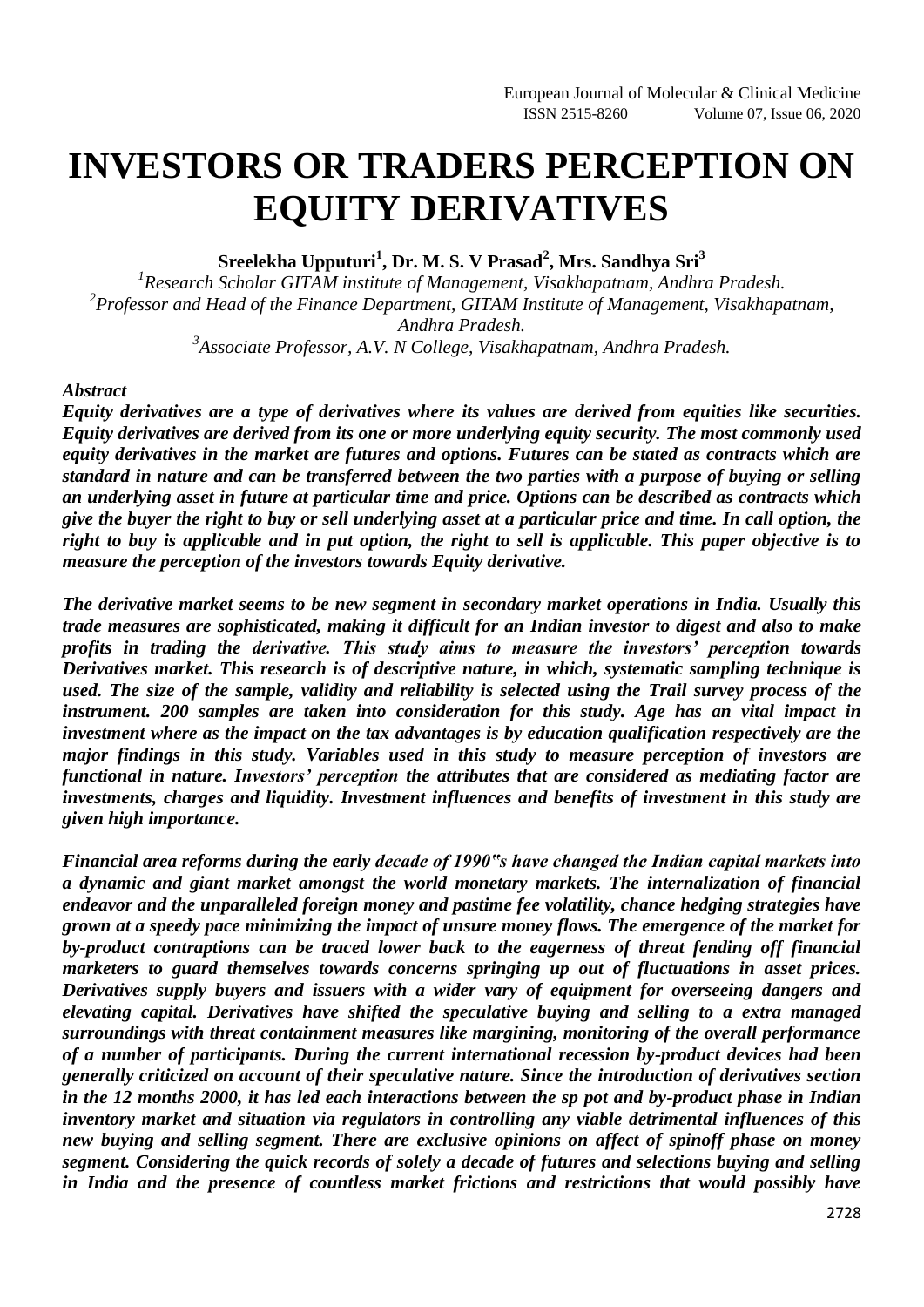*hindered the environment friendly operation of Indian securities markets, a find out about was once warranted to apprehend the opinion of traders at giant in the direction of spinoff segment. This paper analyses the appreciation of market contributors toward by-product trading, its relationship with the spot market and its function in Sub Prime crises. The find out about was once carried out in the nation of Uttarakhand, India to get an perception into the minds of investor and learn about how their age and danger profile have an impact on their choice to make investments in derivatives.*

#### **1. Introduction:**

Indian Financial region has long past thru more than a few tremendous traits over the years. Introduction of monetary derivatives has been one of them. Financial derivatives have entered Indian Capital Market as a monetary innovation and hazard administration device however it has raised loads of situation amongst market participants, coverage makers and economists. The raised issues relate to the monetary affect of these new contraptions as their introduction has created an surroundings the place hypothesis has turn out to be a dominant activity. Derivative buying and selling is additionally used for hedging functions however the speculative undertaking related with by-product buying and selling has led to excessive volatility in the underlying markets. Frequent market crises at some point of remaining three many years (1980-2010) have raised issues about the affect of these new units amongst market participants, coverage makers and economists. Still market members mainly brokers are hugely dealing in derivatives even in states like Uttarakhand the place customary focus about inventory markets, their working and economic gadgets is pretty low. This learn about focuses on exploring the opinion of market members closer to by-product buying and selling in the kingdom of Uttarakhand with an goal to verify their appreciation on the eight associated factors- Awareness, Participation, Product Innovation, Price Discovery, Return on Investment, Liquidity and Volume, Volatility and Risk Perception. For the cause a questionnaire used to be administered to chosen dealer participants of NSE/BSE working in the kingdom of Uttarakhand who have the ride and expertise of by-product trading. The fundamental data, as a consequence collected, used to be analysed the usage of statistical bundle and the consequences had been used to investigate their opinion. A by-product is a economic instrument, which derives its fee from some different economic price. This

"other monetary price" is known as the underlying. For example, in the case of Nifty futures, Nifty index is the underlying. Futures are standardized contracts between two events to purchase or promote an asset (underlying) at a sure time in the future for a sure price. A future trading presents transparency, liquidity, anonymity of trades, and additionally eliminates the counter birthday celebration dangers due to the warranty supplied via National Securities Clearing Corporation Limited. An alternative is a contract that offers the consumer the right, to purchase or promote the underlying at a noted date and at a unique price. A name alternative offers the proper to purchase and a put alternative offers the proper to sell. This paper goals to measure investors' understanding closer to risk, participation and spinoff merchandise in fairness derivatives.

#### **2. Research Problem:**

While derivatives can be used to assist control dangers concerned in investments, they additionally have dangers of their own. Various dangers such as market risk, liquidity risk, savings risk, hedging danger etc. are related with derivatives and have been already mentioned in this study. In the current present day state of affairs when derivatives are enjoying an necessary function and additionally due to the danger related with derivatives, it is imperative to find out about and analyse the understanding of buyers who simply offers in them and additionally what they sense about these modern economic instruments.

The current find out about of fairness derivatives in a easy manner this can be understood with the aid of laymen and to make the reader capable to use equity derivatives with less difficult in his buying and selling and to furnish a whole framework to the gamers of the market and market strategies. As fairness derivatives is additionally one of the types of Financial derivatives, it is slit tough to make investments because of excessive volatility in market, so investor has to undertake techniques in accordance to market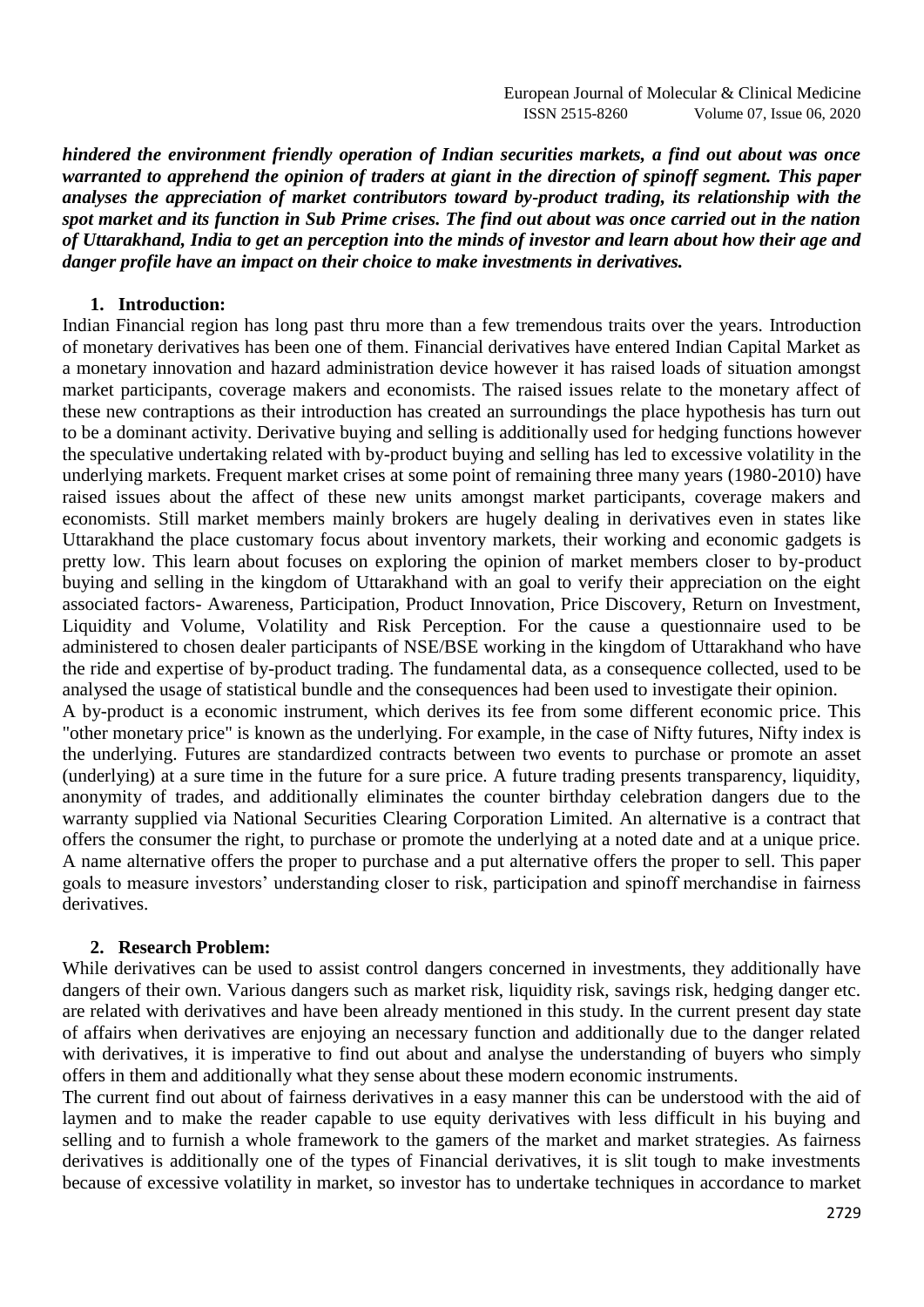to make investments in fairness derivatives and additionally need to have via information related to fairness derivatives. This find out about helps buyers to analyse the unique techniques to be applied at special market situations.

#### **3. Review of Literature:**

Sarathkumar, K., &Dhandhayuthapani, S. P. (2016). The mindset of investor's is altering toward spinoff market in India for the ultimate some years and with the introduction of behavioral finance the researcher would like to seize that. The notion of behavioral finance is developing in the capital market, there is hardly ever any vicinity the place its principles aren't being applied.

Manrai, D. R. (2015). The crux of the learn about will provide the researcher a quantitative mannequin reflecting the elements affecting the investor conduct in spinoff market with load factors. Through this learn about the researchers would like to learn about the a number of elements accountable for the funding conduct in spinoff market.

RAKESH, H.M. (2015). Study Intends to locate choice stage of traders on a number Capital Market instruments, to locate out the kind of threat which are viewed by way of the investors, to discover out the methods via which the buyers on a variety of minimizes their chance and ultimately to locate out the preferences of Investors in derivatives market.

Pallavi, E. V. P. A. S., & Raju, T. K. (2014). The derivatives market is witnessing first-rate boom in India. The statistical information displays that the whole turnover of futures and choices in NSE market are Rs 67510.02 billion and Rs 247820.01 billion respectively through 2012-13. The retail and institutional traders occupied a key position in improvement of derivatives buying and selling in India.

Tripathi, G. (2014). Conducted a survey via structured questionnaire concentrated on one hundred retail buyers of Delhi/NCR area to recognize the attention and elegance of specific spinoff securities amongst the retail investors.

Pasha, S. A. M. (2013). An strive is made by using the researcher to comprehend what type of perceptions had by means of retail traders in India based totally on Andhra Pradesh State reference with a pattern measurement of five hundred respondents by way of the usage of easy share bar diagrams. Ultimately, monetary derivatives need to be regarded section of any investor's risk– administration approach to make certain that price – bettering funding possibilities are pursued.

Savitha, R., &Deepika, S. R. (2013). This lookup is an try to discover the effectivity of the sentimental symptoms of monetary derivatives in predicting the vogue of the market (behaviour of NIFTY index). Participants in the inventory markets accept as true with that the quantity of open activity (OI) in a specific contract has a bearing on the conduct of the rate of the contract.

Kukreja, G. (2012). Aims to measure the investors' appreciation toward Indian capital market with reference to National Capital Region (NCR) traders of India. a hundred and twenty samples are chosen for this study. Major findings of this find out about include, age has sizable have an impact on on investment, and instructional qualification has substantial influence on tax advantages. 119 purposeful variables are used in this learn about to measure investors' perception.

Choksi, A. (2010). The most considerable match in finance all through the previous decade has been the dazzling improvement and enlargement of economic derivatives. These gadgets decorate the capability to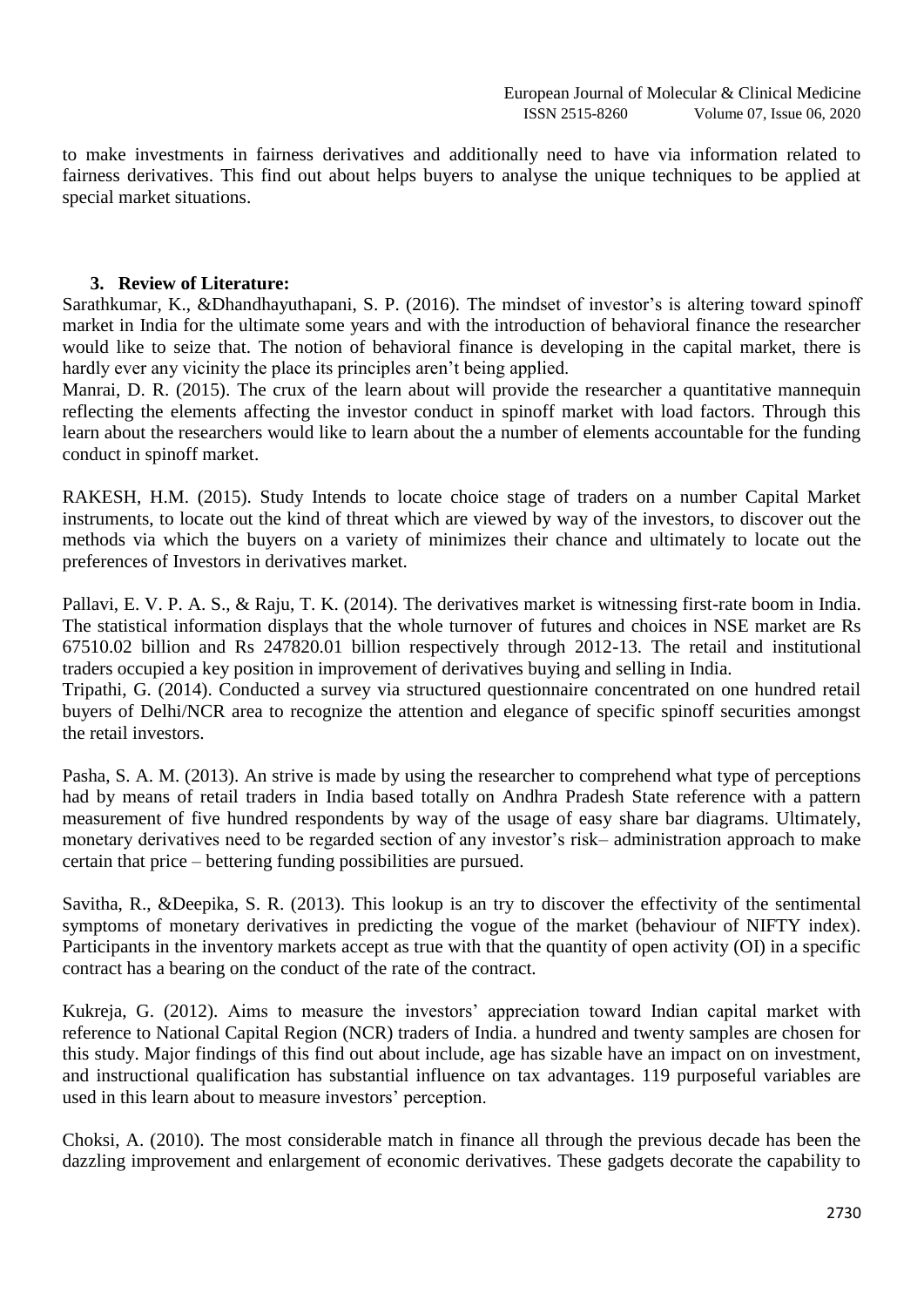differentiate chance and allocate it to these buyers who are most in a position and inclined to take it-a procedure that has surely extended countrywide productivity, boom and requirements of living.

Ramanjaneyalu, N., &Hosmani, A. P. (2010). Studied, derivatives occupy an necessary vicinity as a hazard decreasing mechanism. Derivatives are beneficial for decreasing many of the dangers noted above. History of economic markets has proof to advise that when threat administration avenues are furnished by using potential of derivatives, markets entice greater volumes of investments from savers, strengthening the markets in the procedure

Paraschiv, D., &Raghavendra, S. (2009, March). Introduced a inventory scanner evaluator for shares and options. In the introduced work the scanner selections from heaps of shares the most appropriate shares for an choices or shares investor. The proposed shares scanner evaluator suggests the shares that have the biggest tremendous close to future exchange (for buying shares or calls) and the shares that have the biggest bad close to future trade (for buying puts).

Ravichandran, D. K. (2008) was undertaken to locate out the focus stage of a range of capital market devices and additionally to discover out their threat choice in a range of segments.

Sandeep Srivastava, Surendra S Yadav, P K Jain September (2008). The authors carried out a survey of brokers in the currently added derivatives markets in India to study the brokers' evaluation of market pastime and their appreciation of the advantages and fees of spinoff trading.

# **4. Objectives of the study:**

•To recognize the thought of the Financial Derivatives such as Forwards, Futures, Options and Swaps •To comprehend the participation of Investors in Financial Derivative Markets

•To comprehend the Strategy used through Investors While Trading in derivatives market

•To comprehend the Expected return with the aid of Investors in Financial Derivatives Market

•To learn about the Investors Preference for choosing kinds of Derivatives for Investment

•To be aware of the Investment Experience of Investors in Derivative Market

•To understand the Investors having any Training in Derivatives Market from NSE, BSE or any Broking association earlier than buying and selling

•To recognize the Investors choice of pastime in sorts of Derivatives for Investment

•To spotlight the demographic profile of the Investors

•To find out about the motivational elements Influencing investing fund upon buying and selling pastime in fairness derivatives Market

•To investigate the issues confronted with the aid of the buyers in Equity Derivative Market and

•To provide guidelines in the mild of the study.

•To find out about the aspects of by-product merchandise and dangers associated with them.

•To perceive the elements which have an effect on the funding selection in derivatives.

# **5. Research Methodology:**

Data is uncooked statistics gathered from quite number sources. This uncooked facts desires filtrations in order to convert into applicable records having been compiled, edited and coded i.e. it has to omit thru a procedure of evaluation and has to be interpreted as a result earlier than their which means and implications are understood. Various statistical methods are used for checking out the speculation and drawing the inferences and conclusions about the relationship. In the lookup research following statistical strategies have been applied:

Frequency Distribution: Frequency distribution is a technique of showing the frequency (number of instances a unique fee of a variable repeats in the data) of distinctive values of a variable in the statistics set. It represents the counts of all consequences of a variable in sample. The frequency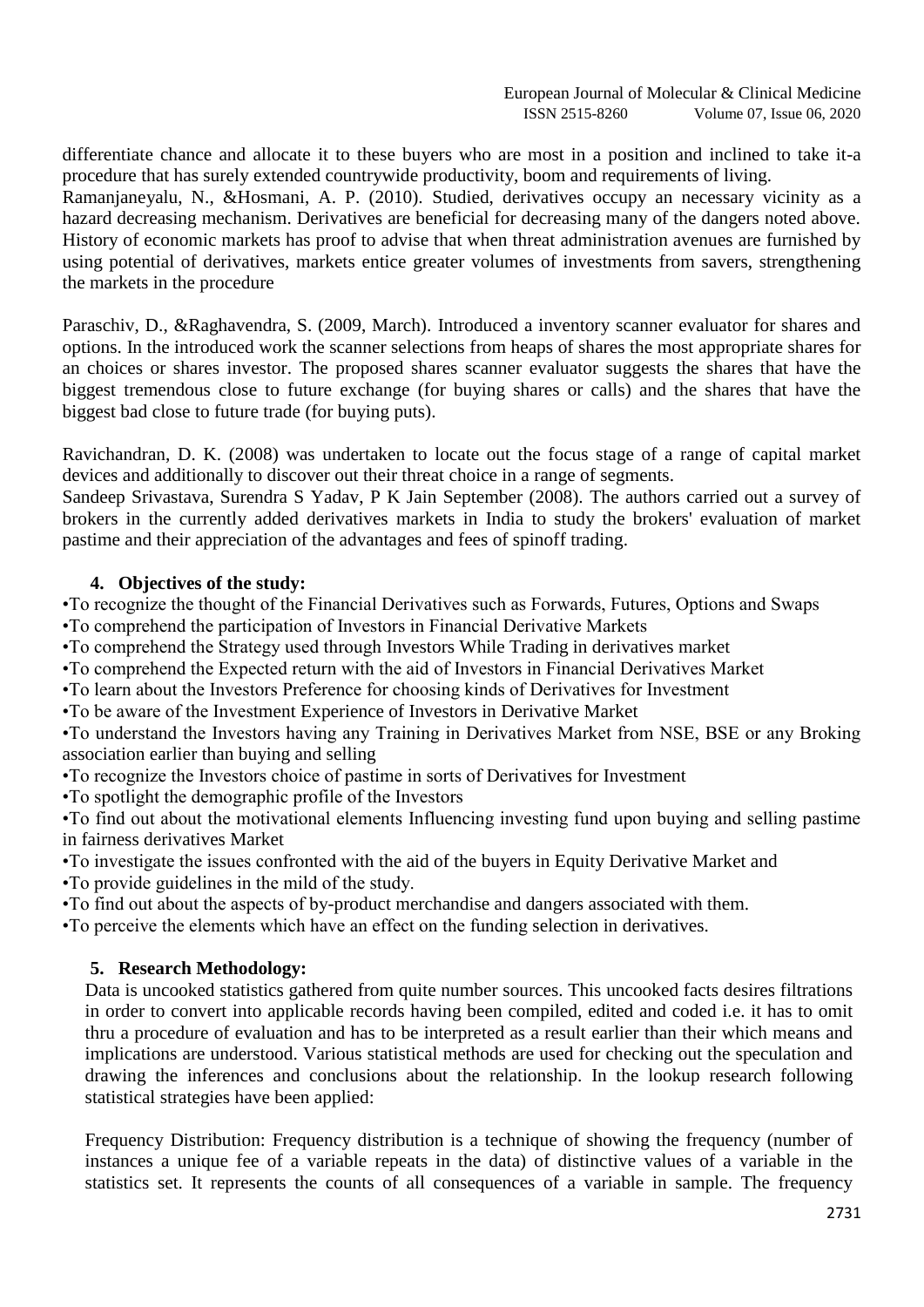distribution of a variable can be represented in tabular shape as properly as graphical form. Frequency distribution is very common and vital for nominal (categorical) and ordinal (ranking) variables in the records set. In the lookup find out about the frequency distribution is used to signify the personnel and clients belongs to one-of-a-kind demographic profiles

One-way ANOVA: One-way ANOVA is used to check the distinction in the capability of the three or greater than three impartial samples. Because of the presence of household smart error the ANOVA check is continually favored to more than one t tests. In case of ANOVA check the null speculation is that all pattern potential are equal.

Ho: All crew potential are equal ANOVA system calculates the F- facts which compares the systematic variance in the facts (between crew variance) to the unsystematic variance (within crew variance).

Regression Analysis: Bivariate regression evaluation is used to analyze the motive and impact relationship between two variables below study. In different phrases the motive of regression evaluation is to learn about the dependence of one variable (dependent variable) on some other variable (independent variable) and to estimate the predicted values of the structured variable with the help of recognized values of the impartial variables. In regression evaluation the researcher is fascinated to understand the dependence amongst variables. The structured variable is regarded as a stochastic variable, whereas the unbiased variables are deterministic in nature. The correlation between two variables suggests the power of linear affiliation between them, on the other hand in regression evaluation we are attempt to estimate or predict the common fee of one variable on the groundwork of the constant values of different variables.

#### **Statistical Software**

In the lookup study, MS Excel, SPSS 20.0 and AMOS 20.0 are used for the cause of information analysis. MS Excel is a spreadsheet developed through Microsoft for calculations, graphing equipment and different programming. IBM SPSS (Statistical Package for Social Sciences) is predictive analytics software program affords superior methods for effortless calculations, graphical representations, increased effectivity and to minimizing risks. IBM AMOS is used as it is one of the most broadly used software program for SEM analysis. Structural Equation Modelling (SEM) is used to examine information the use of a number of goodness-offit and badness-of-fit indices.

# **Hypothesis of the study:**

- 1. Investors' Gender and Investors' Perception
- 2. Occupation and Investors' Perception
- 3. Educational Qualification and Investors' Perception
- 4. Marital Status and Investors' Perception
- 5. Investors' Monthly Income and Their Perception

# **Data Analysis and Interpretation**

#### **Investors' Gender and Investors' Perception 100**

To apprehend whether or not the gender of the respondents has any impact on Investors' Perception the relationship between these two is analysed. In order to discover out the relationship between gender of the respondents and Investors' Perception. et, Chi-square take a look at was once utilized and the end result of the take a look at is given in the following table. Hypotheses

Null Hypothesis (H0): There is no substantial affiliation between between gender of the respondents and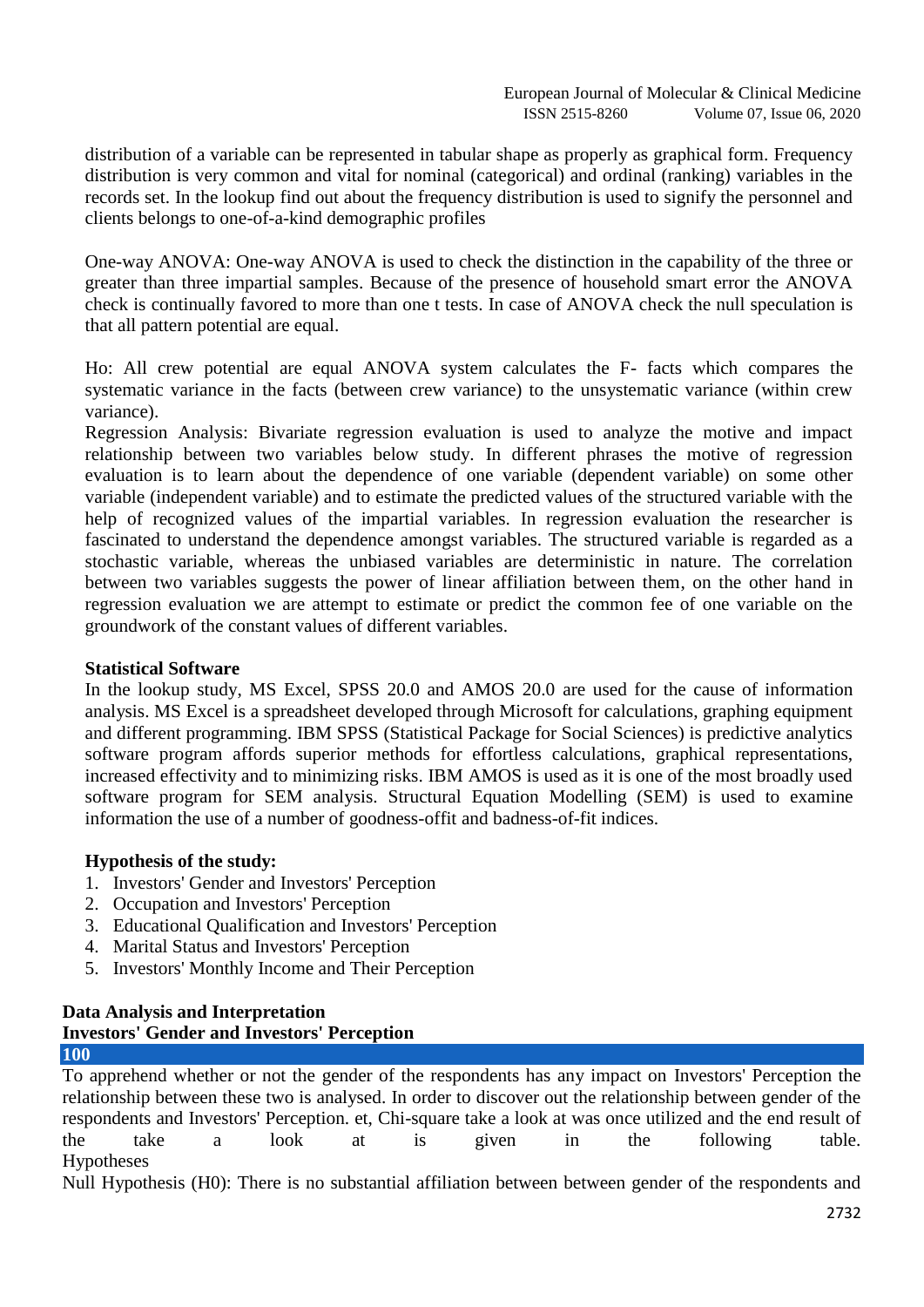economic approach used in fairness derivatives. Alternate Hypothesis (H1): There is a big affiliation between gender of the respondents and monetary method used in fairness derivatives.

| <b>Chi-Square Tests</b>                                          |                 |                |             |              |
|------------------------------------------------------------------|-----------------|----------------|-------------|--------------|
|                                                                  |                 |                | Asymptotic  | Significance |
|                                                                  | Value           | Df             | $(2-sided)$ |              |
| Pearson Chi-Square                                               | $3.602^{\rm a}$ | 2              | .165        |              |
| <b>Likelihood Ratio</b>                                          | 3.660           | $\overline{2}$ | .160        |              |
| Linear-by-Linear                                                 | 3.370           |                | .066        |              |
| Association                                                      |                 |                |             |              |
| N of Valid Cases                                                 | 200             |                |             |              |
| The minimum<br>a 2 cells (33.3%) have expected count less than 5 |                 |                |             |              |

a. 2 cells (33.3%) have expected count less than 5. The minimum expected count is 2.65.

The chi-square take a look at end result indicates that there is a vast affiliation between respondents' gender and monetary approach used in fairness derivatives. Hence the null speculation is accepted.

# **Occupation and Investors' Perception**

The relationship between investors' occupation and Investors' Perception is analyzed. In order to locate out the relationship between occupation of the traders and their stage of appreciation closer to derivatives market, Chi-square check used to be utilized and the end result of the take a look at is given in the following table.

| CIII-DYUALU TUSIS               |              |    |                               |
|---------------------------------|--------------|----|-------------------------------|
|                                 | Value        | df | Sig.<br>Asymp.<br>$(2-sided)$ |
| Pearson Chi-Square              | $13.137^{a}$ | 12 | .359                          |
| Likelihood Ratio                | 14.206       | 12 | .288                          |
| Linear-by-Linear<br>Association | .949         |    | .330                          |
| N of Valid Cases                | 200          |    |                               |

#### **Chi-Square Tests**

a. 12 cells (57.1%) have expected count less than 5. The minimum expected count is .05.

# **Hypotheses**

Null Hypothesis (H0): There is no great affiliation between the occupation of the respondents and their grasp toward toward derivatives market. Alternate Hypothesis (H1): There is a great affiliation between the occupation of the respondents and their grasp toward toward derivatives market. The chi-square take a look at end result displays that there is a sizable affiliation between respondents' occupation and their appreciation closer to derivatives market. Hence the null speculation is accepted.

# **Educational Qualification and Investors' Perception**

The relationship between academic qualification of the traders and their appreciation is studied thinking about 4 classes of academic qualification particularly college level, undergraduate, put up graduate and others. In order to confirm the relationship between instructional qualification of the traders and their stage of investors' appreciation in the direction of derivatives market, Chi-square take a look at was once utilized and the end result of the take a look at is given in the following table. Hypotheses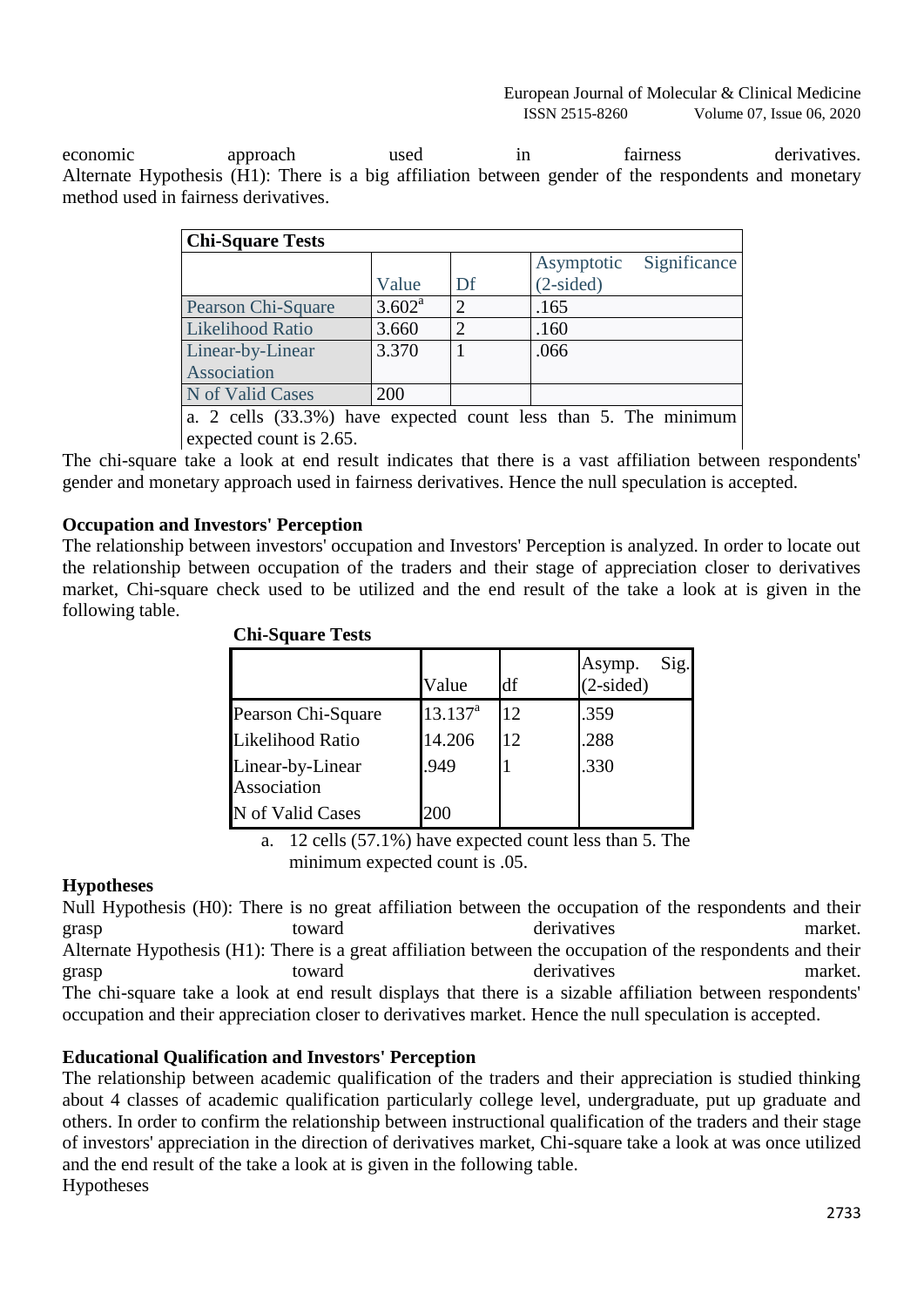Null Hypothesis (H0): There is no sizeable affiliation between the academic qualification of the respondents and their appreciation in the direction of derivatives market.

Alternate Hypothesis (H1): There is a huge affiliation between the academic qualification of the respondents and their grasp toward derivatives market.

|                                 | Value      | df | Sig.<br>Asymp.<br>$(2-sided)$ |
|---------------------------------|------------|----|-------------------------------|
| Pearson Chi-Square              | $22.202^a$ | 10 | .014                          |
| Likelihood Ratio                | 21.590     | 10 | .017                          |
| Linear-by-Linear<br>Association | 3.459      |    | .063                          |
| N of Valid Cases                | 200        |    |                               |

| <b>Chi-Square Tests</b> |  |
|-------------------------|--|
|                         |  |

a. 2 cells (11.1%) have expected count less than 5. The minimum expected count is 1.79.

The chi-square take a look at end result suggests that there is a sizeable affiliation between respondents' academic qualification and their appreciation toward derivatives market. Hence the null speculation is accepted.

# **Marital Status and Investors' Perception**

To apprehend whether or not marital fame of the respondents has any impact on investors' appreciation closer to derivatives market, the relationship between these two is analyzed. Two classes particularly married and single traders are regarded for the study. Transgenders are excluded from study. In order to locate out the relationship between marital repute of the traders and their stage of their understanding toward derivatives market, Chi-square check was once utilized and the end result of the take a look at is given in the following table.

# **Hypotheses**

Null Hypothesis (H0): There is no full-size association between the marital popularity of the respondents and their understanding toward derivatives market. Alternate Hypothesis (H1): There is a widespread affiliation between the marital fame of the respondents and their the grasp in direction of derivatives market.

|                                 | Value               | df | Sig.<br>Asymp.<br>$(2-sided)$ |
|---------------------------------|---------------------|----|-------------------------------|
| Pearson Chi-Square              | $10.252^{\text{a}}$ |    | .175                          |
| Likelihood Ratio                | 9.987               |    | .189                          |
| Linear-by-Linear<br>Association | .500                |    | .480                          |
| N of Valid Cases                | 200                 |    |                               |

#### **Chi-Square Tests**

a. 1 cells (6.3%) have expected count less than 5. The minimum expected count is 4.18.

The chi-square take a look at end result exhibits that there is a tremendous affiliation between respondents' marital reputation and investors' grasp in the direction of derivatives market. Hence the null speculation is accepted.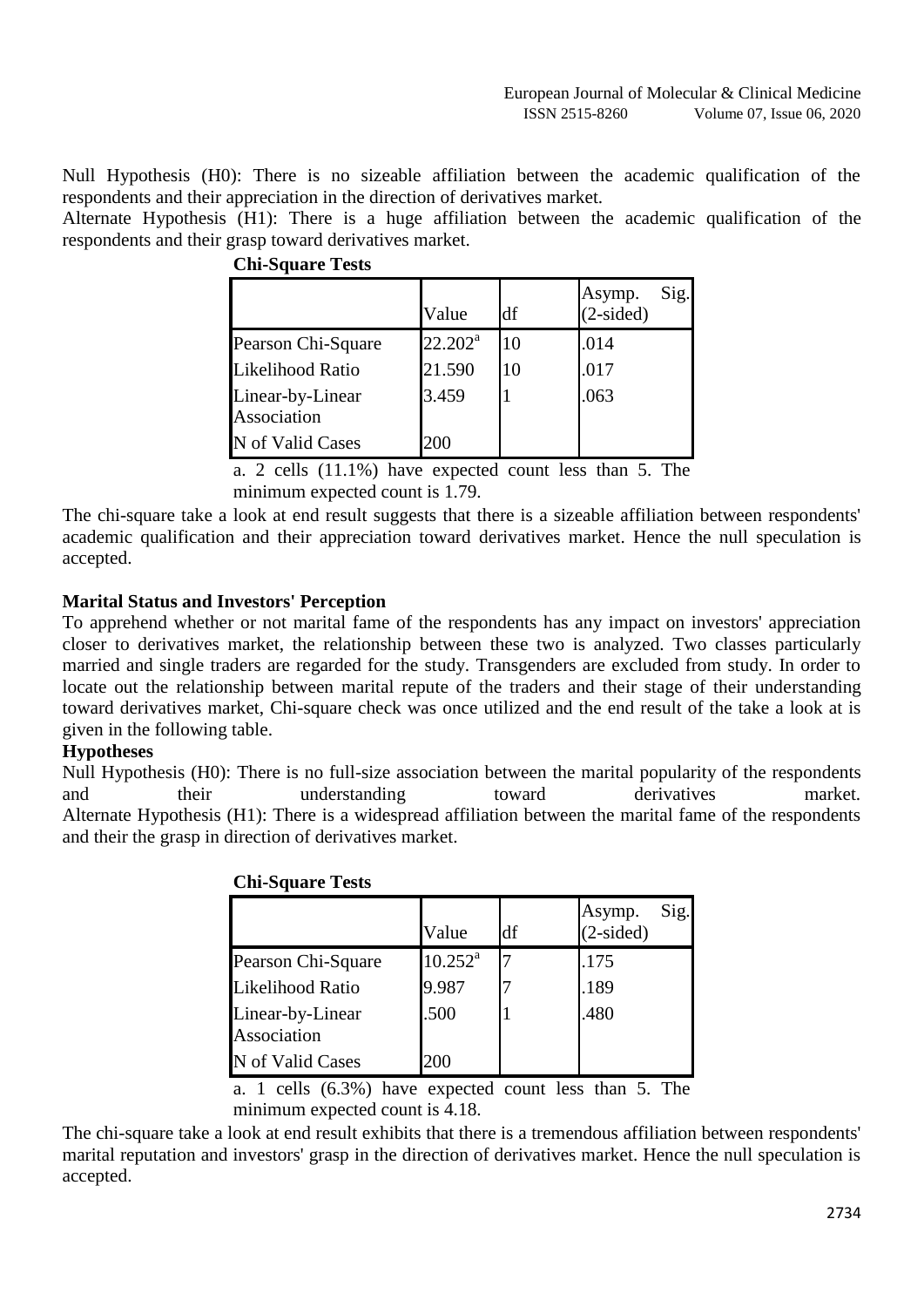## **Investors' Monthly Income and Their Perception**

To apprehend whether or not the profits of the respondents has any impact on their perception, the relationship between these two is analysed. For this purpose, 5 classes of investors' earnings are considered. They are Rs. 10,000 and below, Rs.10,001  $\pm$  20,000, Rs. 20001  $\pm$  30000, Rs. 30001  $\pm$  40,000 and above Rs. 40,000. In order to discover out the relationship between earnings of the traders and their stage of appreciation closer to derivatives market, Chi-square check was once utilized and the end result of the check is given in the following table.

## **Hypothesis:**

Null Hypothesis (H0): There is no sizable affiliation between the earnings of the respondents and their grasp toward toward derivatives market. Alternate Hypothesis (H1): There is a extensive affiliation between the profits of the respondents and their grasp closer to derivatives market

|                                 | Value      | df | Sig.<br>Asymp.<br>$(2-sided)$ |
|---------------------------------|------------|----|-------------------------------|
| Pearson Chi-Square              | $17.816^a$ | 21 | .661                          |
| Likelihood Ratio                | 17.352     | 21 | .690                          |
| Linear-by-Linear<br>Association | .990       |    | .320                          |
| N of Valid Cases                | 200        |    |                               |

| <b>Chi-Square Tests</b> |  |
|-------------------------|--|
|-------------------------|--|

a. 8 cells (25.0%) have expected count less than 5. The minimum expected count is 1.70.

The chi-square check end result indicates that there is a considerable affiliation between respondents' profits and investors' grasp closer to derivatives market. Hence the null speculation is accepted.

#### **Recommendations**

The buyers can reduce danger by means of investing in derivatives. The use of spinoff equips the investor to face the risk, which is uncertain. Though the use of derivatives does not totally put off the risk, however it clearly lessens the risk.

It is recommended to the investor to make investments in the derivatives market due to the fact of the higher quantity of liquidity provided through the monetary derivatives and the decrease transactions charges related with the buying and selling of economic derivatives.

The derivatives merchandise provide the investor an alternative or preference whether or not to exercising the contract or not. Options supply the preference to the investor to both exercising his proper or not. If on expiry date the investor finds that the underlying asset in the alternative contract is traded at a much less charge in the inventory market then, he has the full liberty to get out of the alternative contract and go beforehand and purchase the asset from the inventory market. So, in case of excessive uncertainty the investor can go for options.

Government must take initiative to set up coaching canters in the region of inventory broking and fairness Financial Derivative provider to supply a expert outlook. The brokers play a function of intermediation in the capital market, authorities need to come ahead with measures to provide, wanted comfort in the structure of can provide or aids to assist them to enhance their business. Brokers must strengthen a self belief amongst the purchasers to make on line change themselves via seminars, technical periods etc. this in flip helps to enhance the preferred of Indian Financial Derivative market. It is really useful to the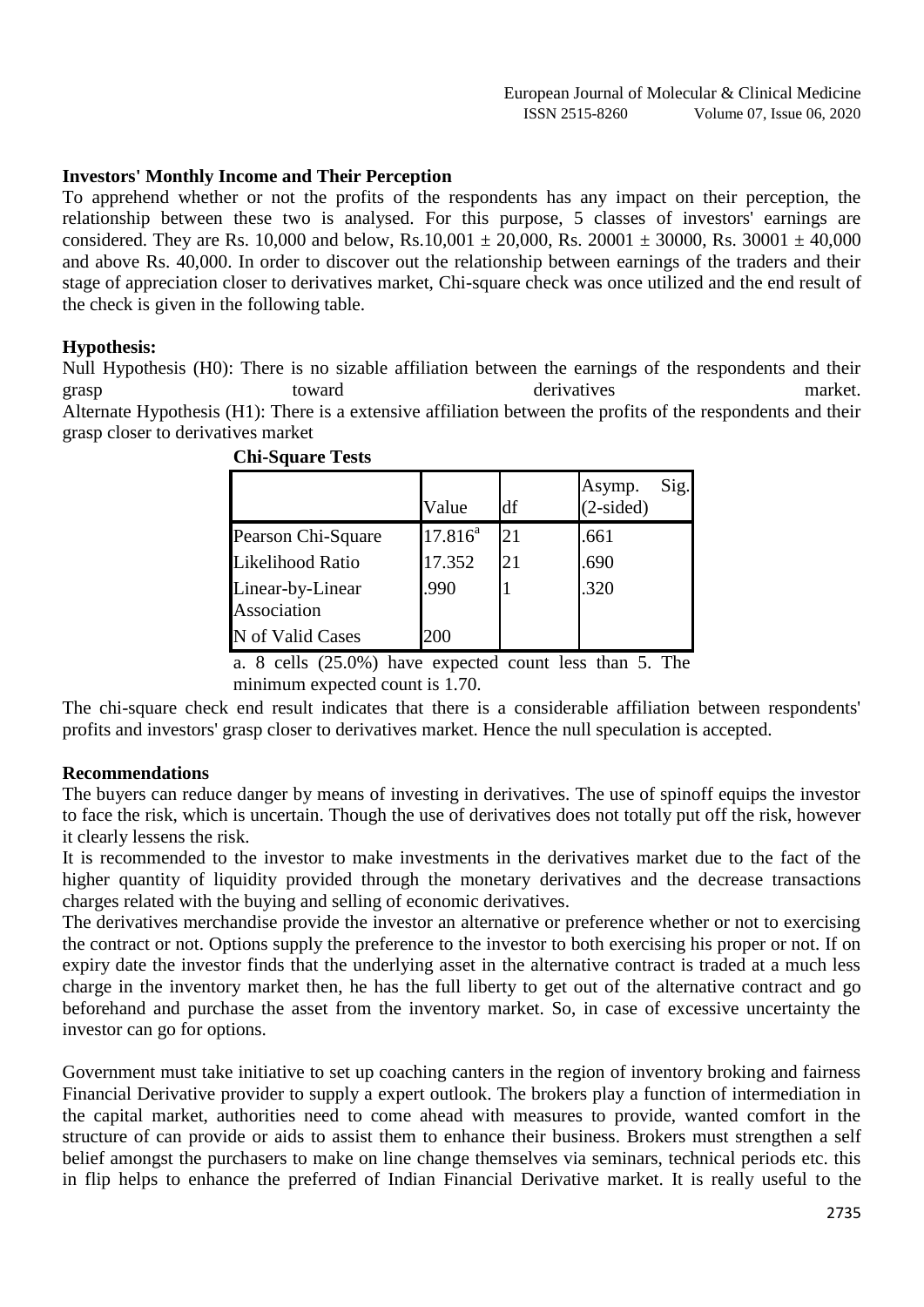investor to make investments in the derivatives market due to the fact of the higher quantity of liquidity presented by means of the economic derivatives and the decrease transactions charges related with the buying and selling of economic derivatives. The buyers can decrease hazard by means of investing in derivatives. The use of by-product equips the investor to face the risk, which is unsure although the use of derivatives does no longer absolutely remove the risk, however it absolutely lessens the risk.

However, these gadgets act as a effective instrument for educated merchants to expose them to the good calculated and nicely understood dangers in pursuit of reward i.e. profit.

## **6. Conclusion:**

Derivatives have existed and advanced over a lengthy time, with roots in commodities market. In the latest year's advances in economic markets and the science have made derivatives convenient for the investors.

Derivatives market in India is developing hastily in contrast to fairness markets. Trading in derivatives require greater than common appreciation of finance. Being new to markets most wide variety of traders have no longer yet understood the full implications of the buying and selling in derivatives. SEBI have to take moves to create focus in traders about the spinoff market.

Introduction of derivatives implies higher chance management. These markets can provide increased depth, balance and liquidity to Indian capital markets. Successful hazard administration with derivatives requires a thorough perception of standards that govern the pricing of economic derivatives.

In order to expand the derivatives market in India SEBI have to revise some of their law like contract size, participation of FII in the by-product market. Contract dimension need to be minimized due to the fact small investor can't come up with the money for this a good deal of large premiums.

In money market the profit/loss is restricted however the place in  $F\&$ ; O an investor can revel in limitless profits/loss.

At current state of affairs the Derivatives market is extended to a tremendous position. Its every day turnover teaches to the equal stage of money market.

The derivatives are mostly used for hedging purpose.

In money market the investor has to pay the whole money, however in derivatives the investor has to pay premiums or margins, which are some proportion of whole one.

In spinoff section the profit/loss of the alternative holder/option creator is only depended on the fluctuations of the underlying asset.

The dialogue at some stage in pretesting highlighted that the respondents suppose that excessive transaction fees lack of training, malpractices adopted by using unlawful economic advisors and shorter alternate timings are few impediments to by-product buying and selling in India. Factors such as discount in transaction costs, product innovation, investor awareness, education and participation, legalization of economic advisors and extension of alternate timings can pave the route for similarly increase of byproduct markets in India.

# **7. References:**

- [1] Bezzina, F. H., &Grima, S. (2012). Exploring factors affecting the proper use of derivatives: an empirical study with active users and controllers of derivatives. Managerial Finance, 38(4), 414- 435. 2. Choksi, A. (2010). Derivative Trading in Indian Stock Market: Investor's Perception. Indian Journal of Finance, 4(3), 50-58.
- [2] Ganeson, P., Rengamani, K. T., &Kiruthiga, P. (2004). Perceptions of, and influences on, derivatives investments: A study of Indian investors. Journal of Derivatives & Hedge Funds, 9(4), 365.